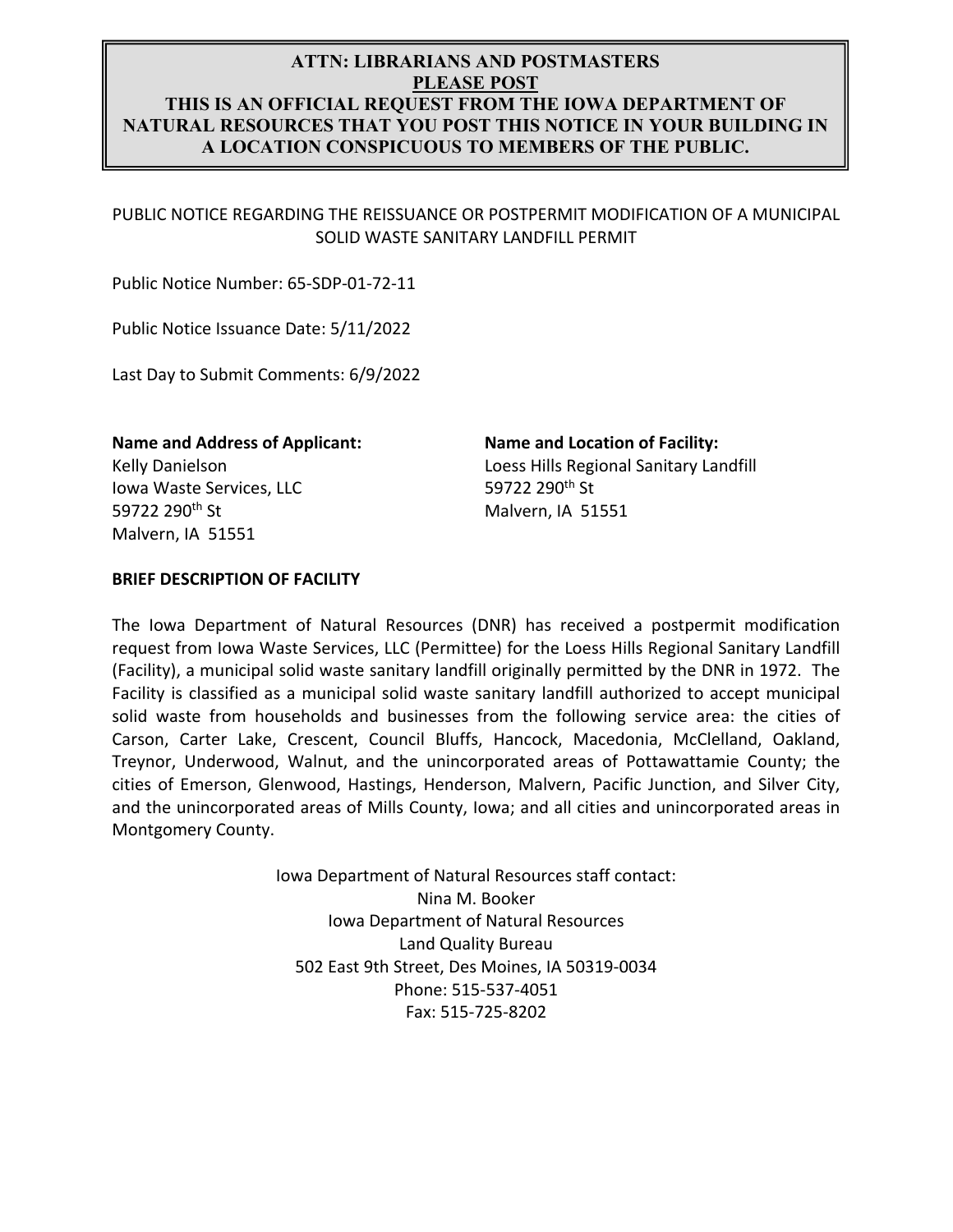## **NOTICE**

The DNR has received a postpermit modification request from the Permittee to authorize construction of Cell G North and Cell M at the Facility. The horizontal expansion will utilize a composite liner consisting of an HDPE membrane over two feet of compacted clay and will also utilize a groundwater underdrain system.

After review of the application materials, the DNR has made a preliminary determination to approve/deny the application/postpermit modification request. Once processed, copies of the DNR's final determination may be reviewed at the Regional Field Office located at 1401 Sunnyside Lane, Atlantic, Iowa 50022, phone number (712) 243-1934. The file with regard to the Facility is available for inspection between the hours of 8:00 am and 4:30 pm at the DNR's Records Center at 502 E 9<sup>th</sup> Street, Des Moines, Iowa 50319-0034. The DNR Records Center will make copies from the file upon request. There is a charge for copy orders. To arrange a time to review the file or to request information regarding charges for copies contact the DNR Records Center at (515) 725‐8480.

The procedures that the DNR will follow with regard to this permit application or postpermit modification request are set forth in Iowa Administrative Code 567 Chapter 113. A copy of this rule chapter is available at: https://www.legis.iowa.gov/law/administrativeRules/agencies and by requests directed to the DNR. The DNR strongly recommends that interested persons review the chapter.

## **COMMENTS SOLICITED**

By this Notice, interested persons are invited to submit written and signed comments to the DNR regarding this notice. To ensure consideration, comments must be received by the last day to submit comments identified above, and should include the following:

- A. A statement of the person's interest in the DNR's draft determination;
- B. A statement of the action the person wishes the DNR to take, including specific references to sections of the request that the person believes should be changed; and
- C. The reasons supporting the person's position, stated with sufficient specificity as to allow the DNR to investigate the merits of the person's positions.

Any submissions should display the public notice number next to the address on the envelope and on each page of any submitted comments, and include a return mailing address and telephone number. The DNR will consider all comments received during the comment period and may modify the draft determination based on those comments. Comments received by the DNR in response to this notice will be made part of the public record with regard to this permit.

The responsiveness summary to public comments received will be mailed to each commenter at the address on their comment submittal, and may also be viewed at the DNR's Records Center at 502 E. 9th Street, Des Moines, Iowa 50319‐0034. The public record files for facilities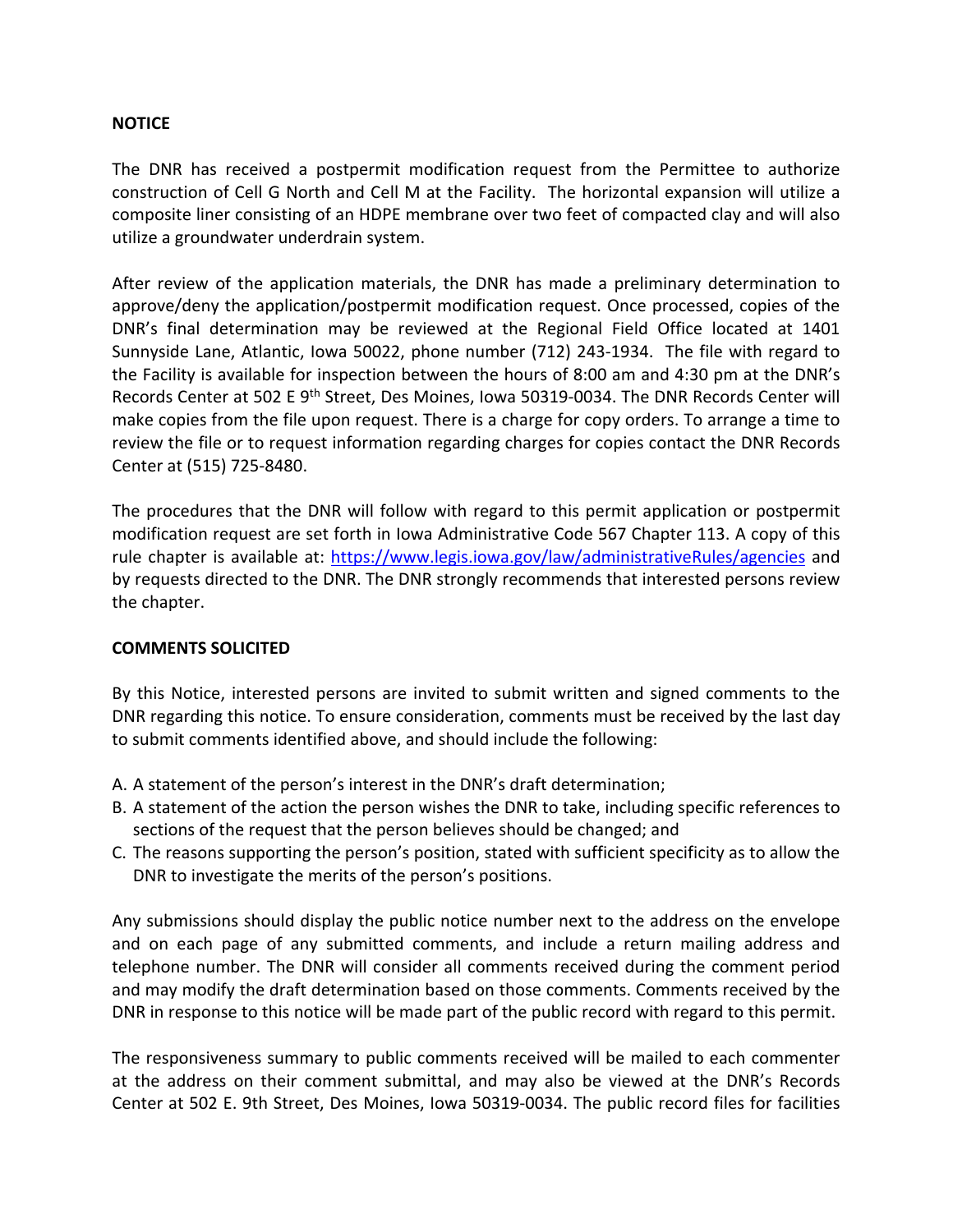will be available for inspection at the Records Center between the hours of 8:00 a.m. and 4:30 p.m. The DNR Records Center will make copies from the file upon request. There is a charge for copy orders. The public is directed to contact the DNR Records Center at (515) 725‐8480 to arrange a time to review the file or to request information regarding charges for copies.

## **REQUESTS FOR PUBLIC HEARING**

The applicant, any interested agency, person or group of persons may request or petition for a public hearing with respect to the DNR's preliminary determination to approve or deny an application or postpermit modification request. Any such request shall clearly state issues and topics to be addressed at the hearing. Any such request or petition for public hearing must be filed with the DNR within 30 days following the date of the public notice and shall indicate the interest of the party filing such request and the reasons why a hearing is warranted. The DNR shall hold an informal and noncontested case hearing if there is a significant public interest (including the filing of requests or petitions for such hearing) in holding such a hearing. Frivolous or insubstantial requests for hearing may be denied by the DNR.